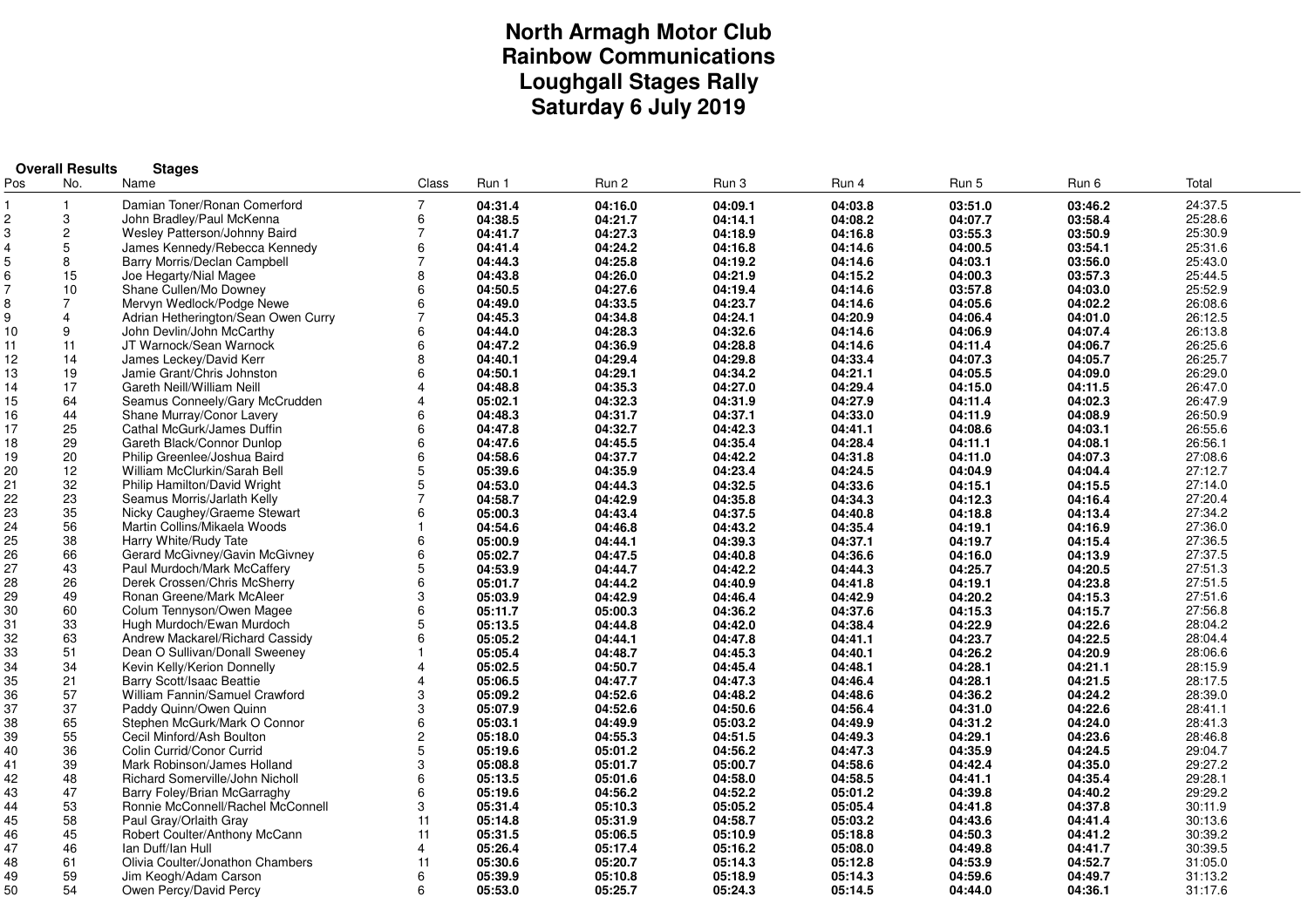# **Overall Results - Continued**

| 51 | 62 | Michelle Morelli/Rachael McCullough | 07:00.0 | 05:08.4 | 05:28.0 | 05:03.3 | 04:47.6 | 04:40.5     | 32:07.8 |
|----|----|-------------------------------------|---------|---------|---------|---------|---------|-------------|---------|
| 52 | 42 | Marty McGuigan/Darren Moran         | 04:50.0 | 07:00.0 | 07:00.0 | 04:49.0 | 04:23.2 | 04:26.6     | 32:28.8 |
| 53 | 16 | Simon Gordon/John Henderson         | 05:47.1 | 07:00.0 | 07:00.0 | 04:42.9 | 04:17.2 | 04:10.5     | 32:57.7 |
| 54 | 52 | Tommy Maxwell/Ben Teggart           | 07:00.0 | 04:59.9 | 04:53.9 | 07:00.0 | 04:32.1 | 04:33.1     | 32:59.0 |
| 55 | 18 | Brian Black/Victoria Boyd           | 05:03.7 | 04:45.9 | 04:40.3 | 04:38.4 | 04:22.7 | <b>FAIL</b> | 40:11.0 |
| 56 | 40 | Rodney Donaldson/Andy Heekin        | 05:20.8 | 05:32.5 | 07:00.0 |         |         |             |         |
| 57 | 22 | Daniel Hamill/Nathan Quinn          | 07:00.0 |         |         |         |         |             |         |
| 58 | 24 | Chris Byers/Joan Gilmore            | 05:01.1 | 04:44.0 | 05:01.1 | 07:00.0 |         |             |         |
| 59 | 31 | David Gibson/Godfrey McCartney      | 04:59.6 | 04:50.0 | 07:00.0 |         |         |             |         |
| 60 | 41 | Noel Vallely/Neil Vallely           | 05:19.5 | 04:52.8 | 07:00.0 |         |         |             |         |
| 61 |    | Marty Toner/Trevor Maxwell          | 04:42.0 | 04:24.6 | 04:21.1 | 07:00.0 |         |             |         |
| 62 | 28 | Andrew White/Eathan McColgan        | 04:59.7 | 04:32.3 | 04:27.2 | 04:22.6 | 07:00.0 |             |         |
| 63 | 30 | Raymond Nelson/Desmond Wilson       | 04:56.0 | 04:42.3 | 04:38.6 | 07:00.0 | 07:00.0 |             |         |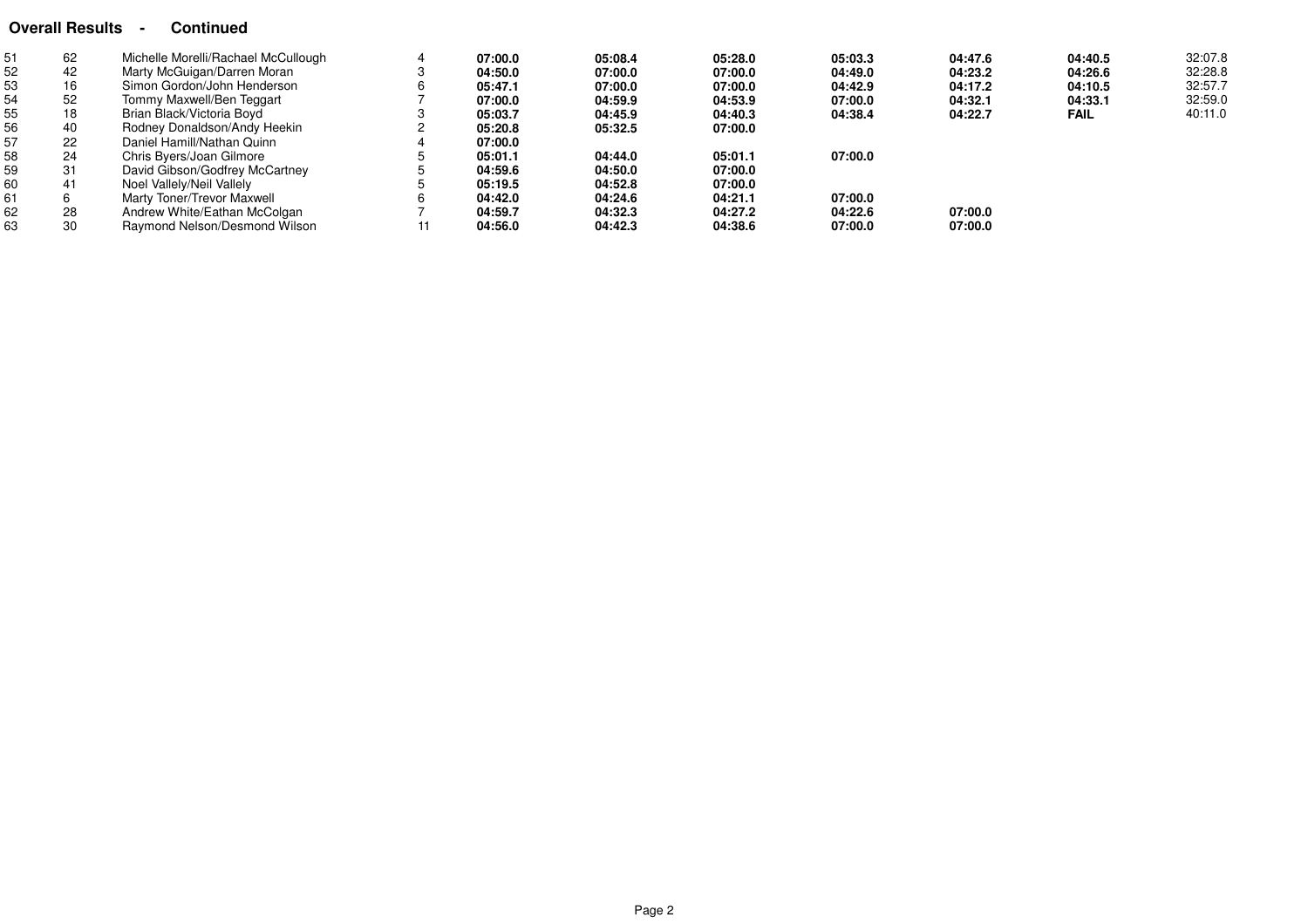#### **Class 1 Group N cars up to and including 2000cc**

| Pos | INO.     | Name                                                           |                                   | Run                | 3un 2              |                    | Rur                | Run                | Run                | Total              |
|-----|----------|----------------------------------------------------------------|-----------------------------------|--------------------|--------------------|--------------------|--------------------|--------------------|--------------------|--------------------|
|     | 56<br>JU | Martin Collins/Mikaela Woods<br>Dean O Sullivan/Donall Sweenev | <b>Honda Civic</b><br>Honda Civic | 04:54.6<br>05:05.4 | 04:46.8<br>04:48.7 | 04:43.2<br>04:45.3 | 04:35.4<br>04:40.1 | 04:19.1<br>04:26.2 | 04:16.9<br>04:20.9 | 27:36.0<br>28:06.6 |

# **Class 2 Group N cars over 2000cc**

| Pos | INO.            | Name                                                   |                                  | Run                | Run.               | Rur                | Run -   | Run-    | Run 6   | --<br>ιυιαι |
|-----|-----------------|--------------------------------------------------------|----------------------------------|--------------------|--------------------|--------------------|---------|---------|---------|-------------|
|     | $ -$<br>v<br>40 | il Minford/Ash Boulton<br>Rodney Donaldson/Andy Heekin | Subaru Impreza<br>Subaru Impreza | 05:18.0<br>05:20.8 | 04:55.3<br>05:32.5 | 04:51.5<br>07:00.0 | 04:49.3 | 04:29.1 | 04:23.6 | 28:46.8     |

# **Class 3 Cars up to and including 1450cc and cars from 1451cc up to and including 1650cc 8 valve**

| Pos | No. | Name                              | Car                   | Run 1   | Run 2   | Run 3   | Run 4   | Run 5   | Run 6       | Total   |
|-----|-----|-----------------------------------|-----------------------|---------|---------|---------|---------|---------|-------------|---------|
|     | 49  | Ronan Greene/Mark McAleer         | Vauxhall Nova         | 05:03.9 | 04:42.9 | 04:46.4 | 04:42.9 | 04:20.2 | 04:15.3     | 27:51.6 |
|     | 57  | William Fannin/Samuel Crawford    | Vauxhall Chevette     | 05:09.2 | 04:52.6 | 04:48.2 | 04:48.6 | 04:36.2 | 04:24.2     | 28:39.0 |
|     | 37  | Paddy Quinn/Owen Quinn            | Ford Escort MK1       | 05:07.9 | 04:52.6 | 04:50.6 | 04:56.4 | 04:31.0 | 04:22.6     | 28:41.1 |
|     | 39  | Mark Robinson/James Holland       | Vauxhall Corsa        | 05:08.8 | 05:01.7 | 05:00.7 | 04:58.6 | 04:42.4 | 04:35.0     | 29:27.2 |
|     | 53  | Ronnie McConnell/Rachel McConnell | Nissan Micra          | 05:31.4 | 05:10.3 | 05:05.2 | 05:05.4 | 04:41.8 | 04:37.8     | 30:11.9 |
|     | 42  | Marty McGuigan/Darren Moran       | <b>Talbot Sunbeam</b> | 04:50.0 | 07:00.0 | 07:00.0 | 04:49.0 | 04:23.2 | 04:26.6     | 32:28.8 |
|     | 18  | Brian Black/Victoria Boyd         | <b>Tovota Starlet</b> | 05:03.7 | 04:45.9 | 04:40.3 | 04:38.4 | 04:22.7 | <b>FAIL</b> | 40:11.0 |

#### **Class 4 Cars from 1451cc up to and including 1650cc 16 valve**

| Pos | No. | Name                                | Car               | Run 1   | Run 2   | Run 3   | Run 4   | Run 5   | Run 6   | Total   |
|-----|-----|-------------------------------------|-------------------|---------|---------|---------|---------|---------|---------|---------|
|     |     | Gareth Neill/William Neill          | Peugeot 106 S1600 | 04:48.8 | 04:35.3 | 04:27.0 | 04:29.4 | 04:15.0 | 04:11.5 | 26:47.0 |
|     | 64  | Seamus Conneely/Gary McCrudden      | Toyota Corolla    | 05:02.1 | 04:32.3 | 04:31.9 | 04:27.9 | 04:11.4 | 04:02.3 | 26:47.9 |
|     | 34  | Kevin Kelly/Kerion Donnelly         | Citroen Saxo      | 05:02.5 | 04:50.7 | 04:45.4 | 04:48.1 | 04:28.1 | 04:21.1 | 28:15.9 |
|     |     | Barry Scott/Isaac Beattie           | Ford Escort MK2   | 05:06.5 | 04:47.7 | 04:47.3 | 04:46.4 | 04:28.1 | 04:21.5 | 28:17.5 |
|     | 46  | lan Duff/lan Hull                   | Proton Compact    | 05:26.4 | 05:17.4 | 05:16.2 | 05:08.0 | 04:49.8 | 04:41.7 | 30:39.5 |
|     | 62  | Michelle Morelli/Rachael McCullough | Honda Civic       | 07:00.0 | 05:08.4 | 05:28.0 | 05:03.3 | 04:47.6 | 04:40.5 | 32:07.8 |
|     | 22  | Daniel Hamill/Nathan Quinn          | Peugeot 106       | 07:00.0 |         |         |         |         |         |         |

#### **Class 5 Cars from 1651cc up to and including 2100cc 8 valve**

| Pos | No. | Name                           | Car                   | Run 1   | Run 2   | Run 3   | Run 4   | Run 5   | Run 6   | Total   |
|-----|-----|--------------------------------|-----------------------|---------|---------|---------|---------|---------|---------|---------|
|     | 12  | William McClurkin/Sarah Bell   | Ford Escort MK2       | 05:39.6 | 04:35.9 | 04:23.4 | 04:24.5 | 04:04.9 | 04:04.4 | 27:12.7 |
|     | 32  | Philip Hamilton/David Wright   | Ford Escort MK2       | 04:53.0 | 04:44.3 | 04:32.5 | 04:33.6 | 04:15.1 | 04:15.5 | 27:14.0 |
|     | 43  | Paul Murdoch/Mark McCaffery    | Ford Escort MK2       | 04:53.9 | 04:44.7 | 04:42.2 | 04:44.3 | 04:25.7 | 04:20.5 | 27:51.3 |
|     | 33  | Hugh Murdoch/Ewan Murdoch      | Ford Escort MK2       | 05:13.5 | 04:44.8 | 04:42.0 | 04:38.4 | 04:22.9 | 04:22.6 | 28:04.2 |
|     | 36  | Colin Currid/Conor Currid      | Ford Escort MK2       | 05:19.6 | 05:01.2 | 04:56.2 | 04:47.3 | 04:35.9 | 04:24.5 | 29:04.7 |
|     | 24  | Chris Byers/Joan Gilmore       | Ford Escort MK2       | 05:01.1 | 04:44.0 | 05:01.1 | 07:00.0 |         |         |         |
|     |     | David Gibson/Godfrey McCartney | Ford Escort MK2       | 04:59.6 | 04:50.0 | 07:00.0 |         |         |         |         |
|     | 41  | Noel Vallely/Neil Vallely      | <b>Toyota Corolla</b> | 05:19.5 | 04:52.8 | 07:00.0 |         |         |         |         |